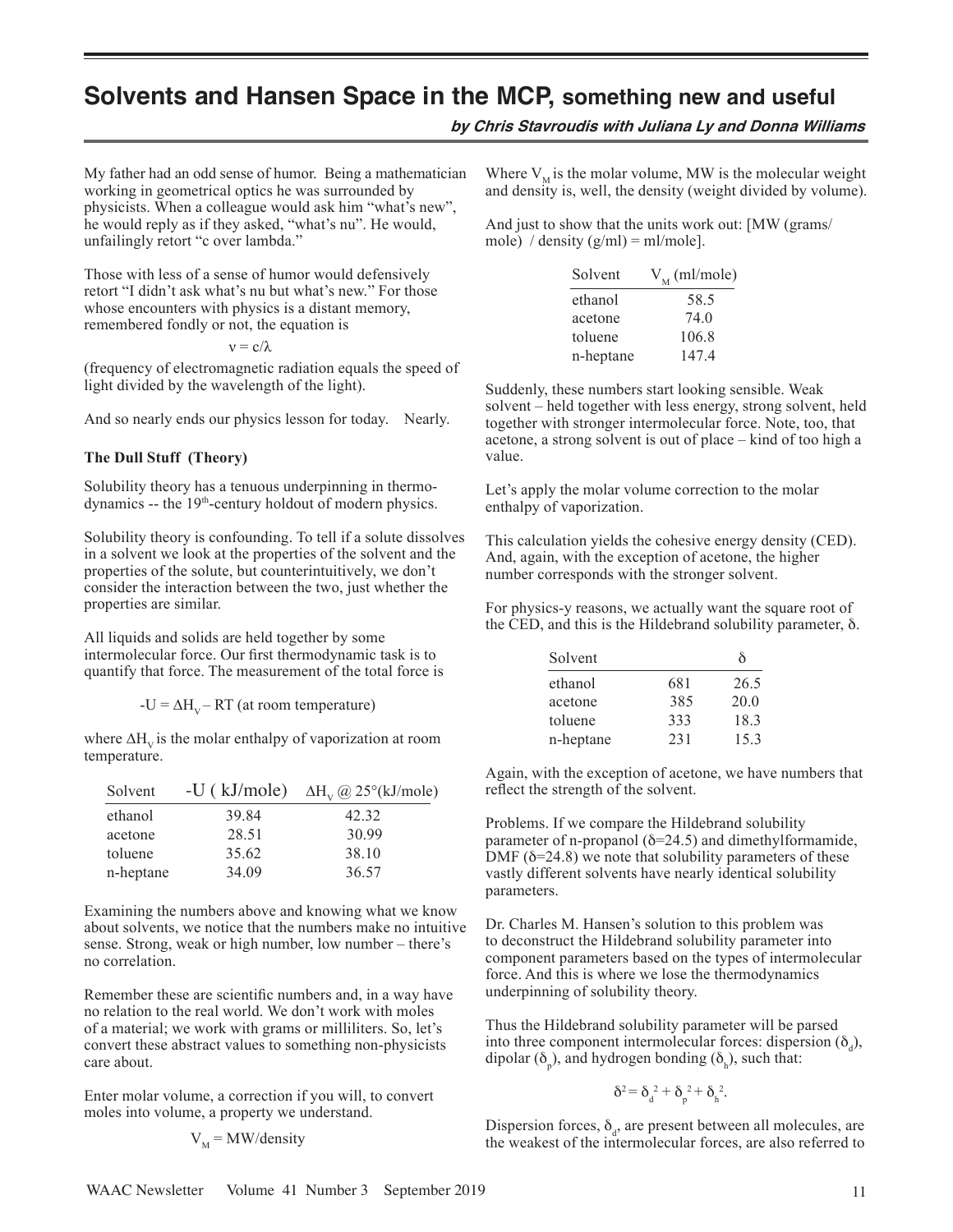as London or van de Walls forces, and are based on quantum mechanics. They exemplify "like is attracted to like."

Dipolar forces,  $\delta_p$ , are based on electrostatic attraction between molecules whose structure caused some parts of the molecule to be partially negatively charged leaving the rest of the molecule with a partial positive charge. The partial negative charge on one molecule will be attracted to the partial positive charge on an adjacent molecule.

Hydrogen bonding,  $\delta_{h}$ , is the strongest of the intermolecular forces and the most complicated. It can be as strong as onetenth the value of a typical covalent bond. To have hydrogen bonding there must be a hydrogen bond donor and a hydrogen bond acceptor. The interaction between the donor portion of one molecule and the acceptor portion of another molecule causes this strong interaction.

For more about solubility parameters I refer you to either of these excellent articles:

John Burke. 1984. "Solubility Parameters: Theory and Application." The Book and Paper Annual, 3. AIC. pp 13- 58. (Also online: cool.conservation-us.org/byauth/burke/ solpar/.)

or

Alan Phenix. 1998. Solubility Parameters and the Cleaning of Paintings: an update and review. Kunsttechnologie Konservierung. Heft 2, Jargang 12. pp 387-409.

So, I hear you asking, what's nu in the MCP.

## **The Good Stuff (Application)**

Well, I've added a new button "Play with Hansen Solubility Space." In Hansen solubility space, solvents are points in the three-dimension space and solutes are spheres. Any solvent inside the sphere will dissolve the solute. Any solvent outside the sphere will not be a solvent. The center of the sphere is the point of greatest solubility.

The sphere is defined by its center, that point of greatest solubility, and the radius of the sphere. A solute with a very narrow solubility will have a small radius while one that dissolves in almost everything will have a large radius.

How are these numbers determined? Trial and error. A solute is placed into various solvents and its solubility in each solvent is noted. With a little mathematics, that data allows one to calculate the best fitting sphere and then calculate the center of the sphere and the radius. (In practice, the math is done with HSPiP, Hansen Solubility Parameters in Practice.)

But none of this is nu. What I've done with the new version of the MCP is to allow the conservator to mix up to five solvents and see how the solvent or solvent blend should

interact with a coating. And, since we care more about the substrate than the coating, how that mixture will interact with the substrate. This follows the logic in the MCP where we always think about what we are trying to remove and what we are trying to remove it from.

The MCP calculates the RED, Relative Energy Difference, of the solvent or solvent mixture and the coating we are trying to remove (as well as that of the substrate). The RED is the ratio of the distance between the center of the solute sphere and the solvent or solvent mixture and the radius of the sphere.

A RED of 1 means that the solvent sits on the edge of the solubility sphere. A RED of less than one means the solute is soluble in the solvent mixture; the lower the value, the closer to the point of maximum solubility. A RED of greater than 1 means that the solute will not dissolve in the solvent mixture.

See where we're going? We want to find a solvent mixture where the RED is as small as possible for what we are trying to remove and as large as possible for what we are trying not to affect.

As conservators, we know that this is pretty much an academic exercise. No two coatings are alike. Age, light exposure, formulation, conservation history all conspire to make our jobs more difficult. If there was an accurate solubility sphere for each material, were it that simple, we would have a bottle of the perfect solvent for cleaning paintings with a natural resin varnish over oil paint. Another bottle for removing a different coating. But it's a start and sometimes we can find interesting solutions (pun intended) to solubility problems.

Where do these numbers come from? The initial solute sphere coordinates in the MCP come from the HSPiP program which has data on an impressive 626 solutes, a few of which are of interest to conservators. But we can do **better** 

Dr. Gregory D. Smith, now at the Indianapolis Museum, had his Buffalo conservation students measure and plot the solubility of common materials used in conservation. The data was plotted onto Teas diagrams and appear in Velson Horie's *Materials for Conservation.* 

Not only are the Teas diagrams published, but the solvents that were and were not solvents for the material are published. And these values can be input into the HSPiP program which can calculate the coordinates of the solubility sphere. These values should be included in the next version of the MCP, I hope by the time you read this.

So, how do we play with Hansen spheres in Hansen solubility space? After clicking on the button "Play with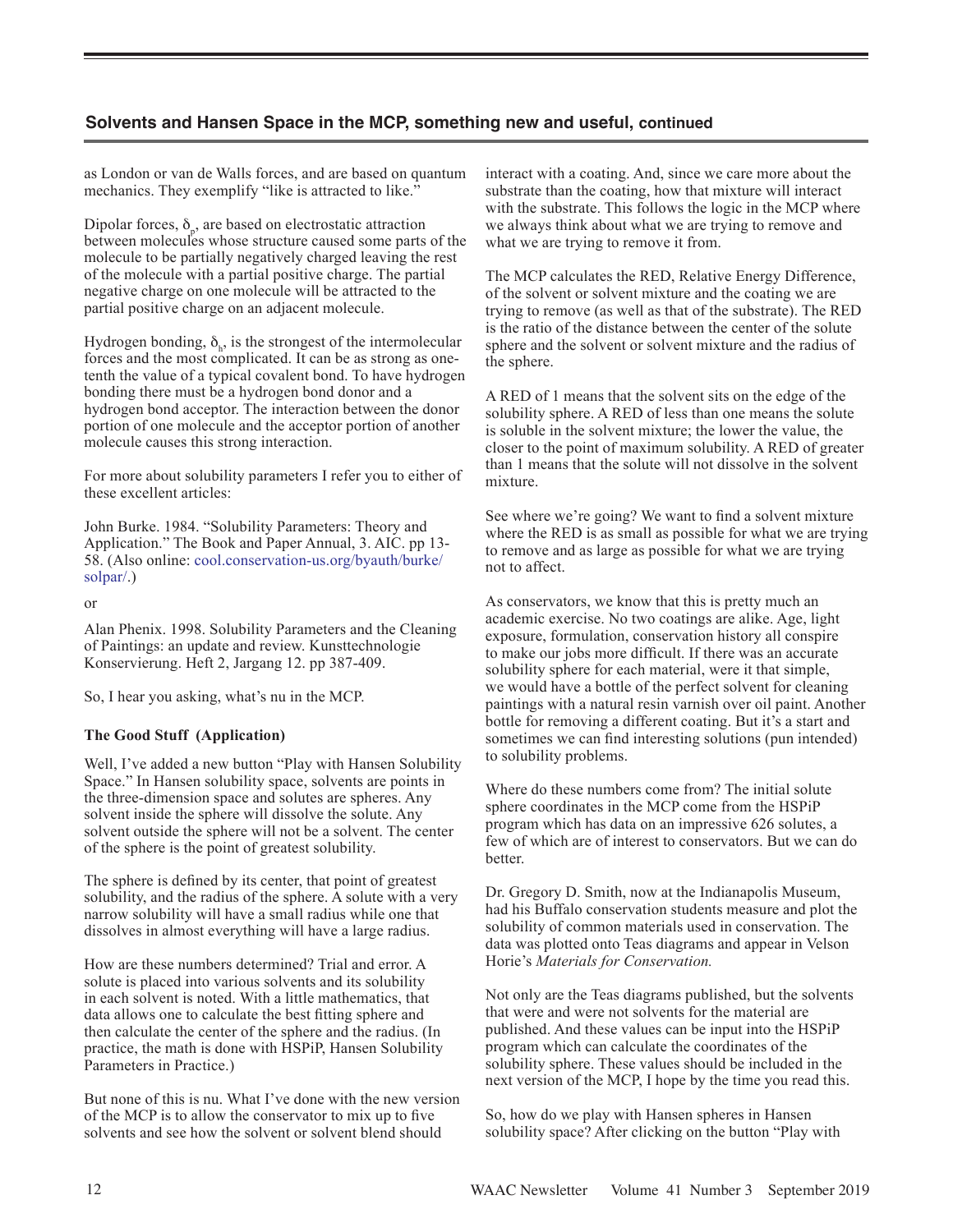

Hansen Solubility Space" the MCP user is presented with the screen above.

We are shown that pure heptane has equally poor solvent effects on both shellac (RED=1.89) and dried linseed oil (RED=1.90).

To select the solutes, click on the solvent name or empty yellow box if none has been selected.

As of this writing one can select from: shellac, dammar, dammar dark aged, dammar dewaxed, mastic aged, dried linseed oil, BEVA 371, Paraloid B-72, poly(methyl methacrylate), Laropal A-81; Ketone Resin N, Paraloid B-67 and B-72, Regalrez 1094, cellulose nitrate, Butvar B-76, natural rubber, cellulose acetate, lignin, bitumen, and tar from the La Brea tar pits. Admittedly a short list.

## **Case Study 1**

Julianna Ly (WUDPAC) was recently confronted with the treatment of a 17th-century (est.) Baltic oak panel painting. Privately owned, the panel painting entered the Winterthur Museum paintingconservation studio with extensive areas of restoration.

Her treatment included analyzing and reducing a thick, shiny varnish which was not soluble in traditional solvents commonly used in conservation. She took small samples from areas of the varnish and overpaint materials for organic analysis. FTIR spectra confirmed that the varnish layers were comprised of both cellulose nitrate and an alkyd coating.

The cellulose nitrate layer was reduced with a xylene-Carbopol solvent gel with 20% benzyl alcohol (v/v). After extensive testing, she reduced the remaining alkyd coating with quick passes of neat acetone which effectively targeted the narrow solubility range of the material.

Weaker solvent mixtures would have significantly blanched the surface; the neat solvent was chosen over an acetone Carbopol gel in order to avoid the need for additional passes with a polar solvent to clear the gelled solution.

After the reduction of these two layers, she found a localized yellow coating remained along the edges of previously joined splits. Due to the thick, insoluble nature of this coating, she took an additional sample for FTIR and the coating was determined to be shellac. Julianna was unable to reduce this coating using traditional solvents and/ or gelled emulsions, so I played with solvents suggested by a number of conservators for shellac with the MCP.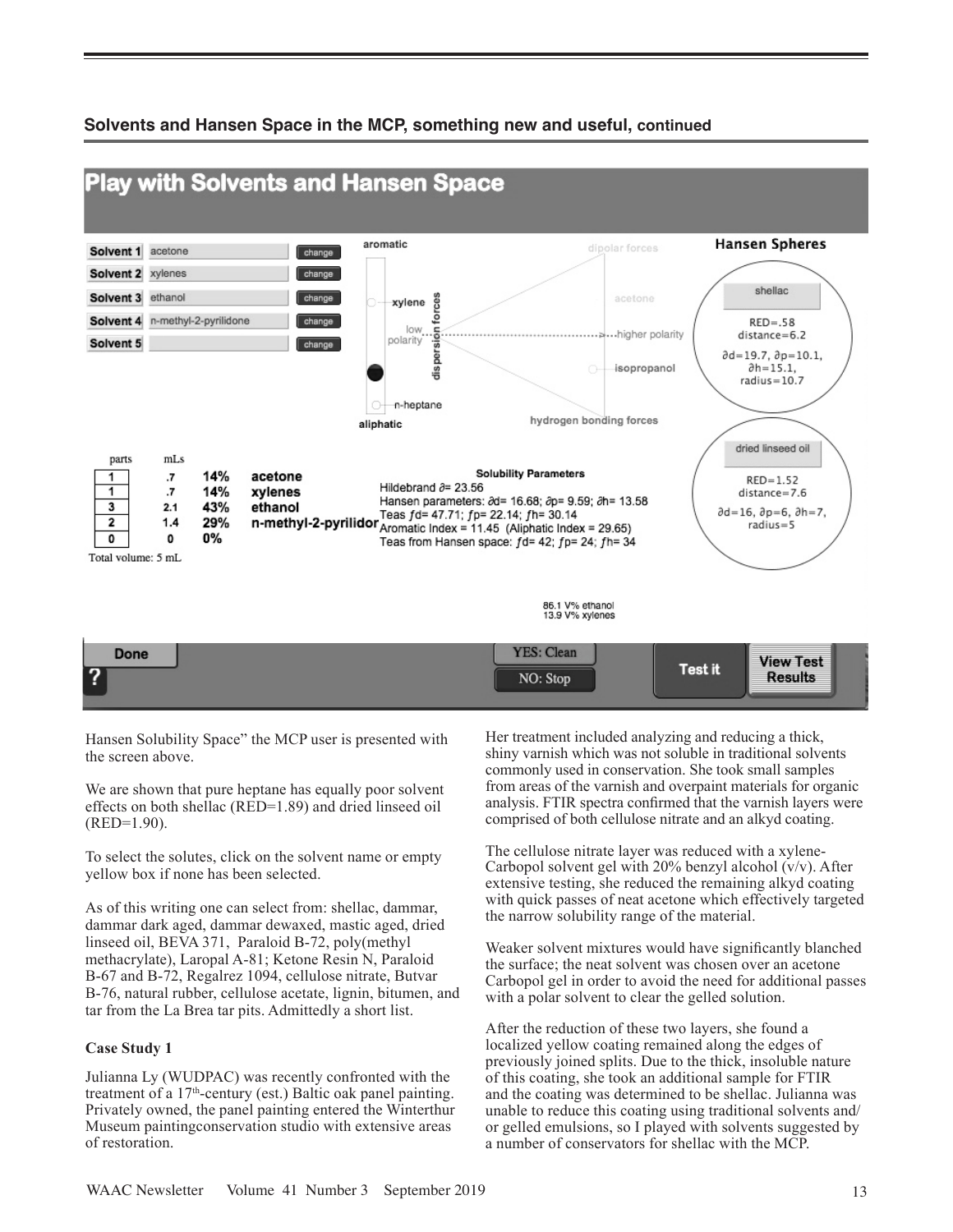The calculations (made by the computer) suggested that a mixture of 1:1:3:2 acetone: xylene: ethanol: NMP might work well on the layer and not affect the oil paint substrate.



Julianna used the solvent mixture suggested by the MCP by first masking the areas with cyclomethicone D5 and applying the solvent mixture by brush under the microscope. Often, multiple applications were needed in order to swell the thick shellac layer. Once swollen, she used delicate mechanical action, and the coating began to break up and almost sugar off. Once the coating was disrupted enough, neat acetone was effective in quickly picking up the remaining bulk on the surface. In areas that exhibited sensitivity, the shellac was only thinned and not completely removed.

![](_page_3_Picture_4.jpeg)

## **Case Study 2**

Donna Williams needed to remove a cellulose nitrate coating from an outdoor bronze (in the summer). Acetone worked but evaporated so quickly on the warm/hot bronze that she needed to find a different solution. Playing with different solvents in the program we came upon the following mixture:

![](_page_3_Figure_7.jpeg)